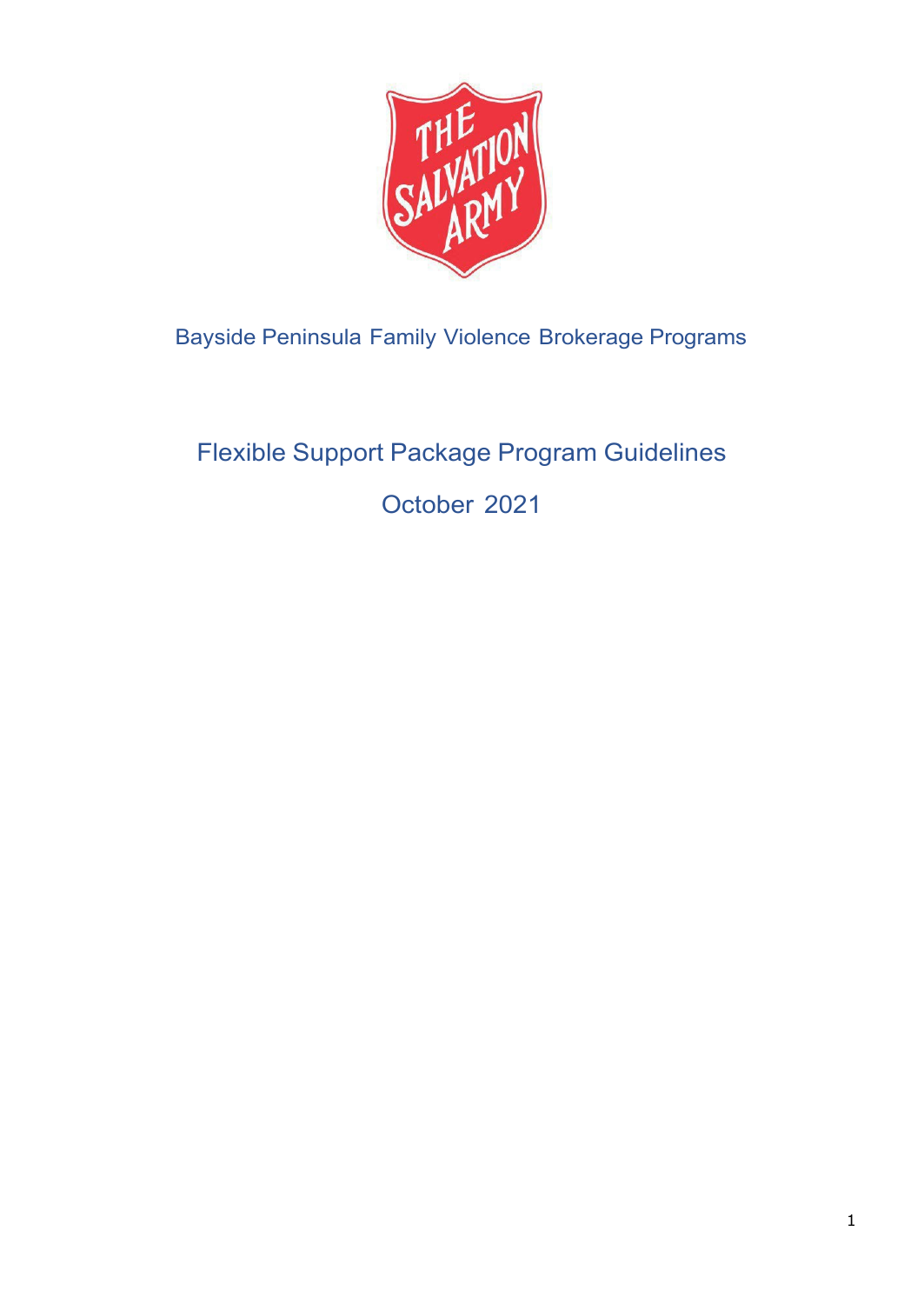# Content

| Page 4   |
|----------|
| Page 5   |
| Page 4-5 |
| Page 5-6 |
| Page 6   |
| Page 6   |
|          |
| Page 7   |
| Page 7   |
| Page 7   |
| . Page 8 |
|          |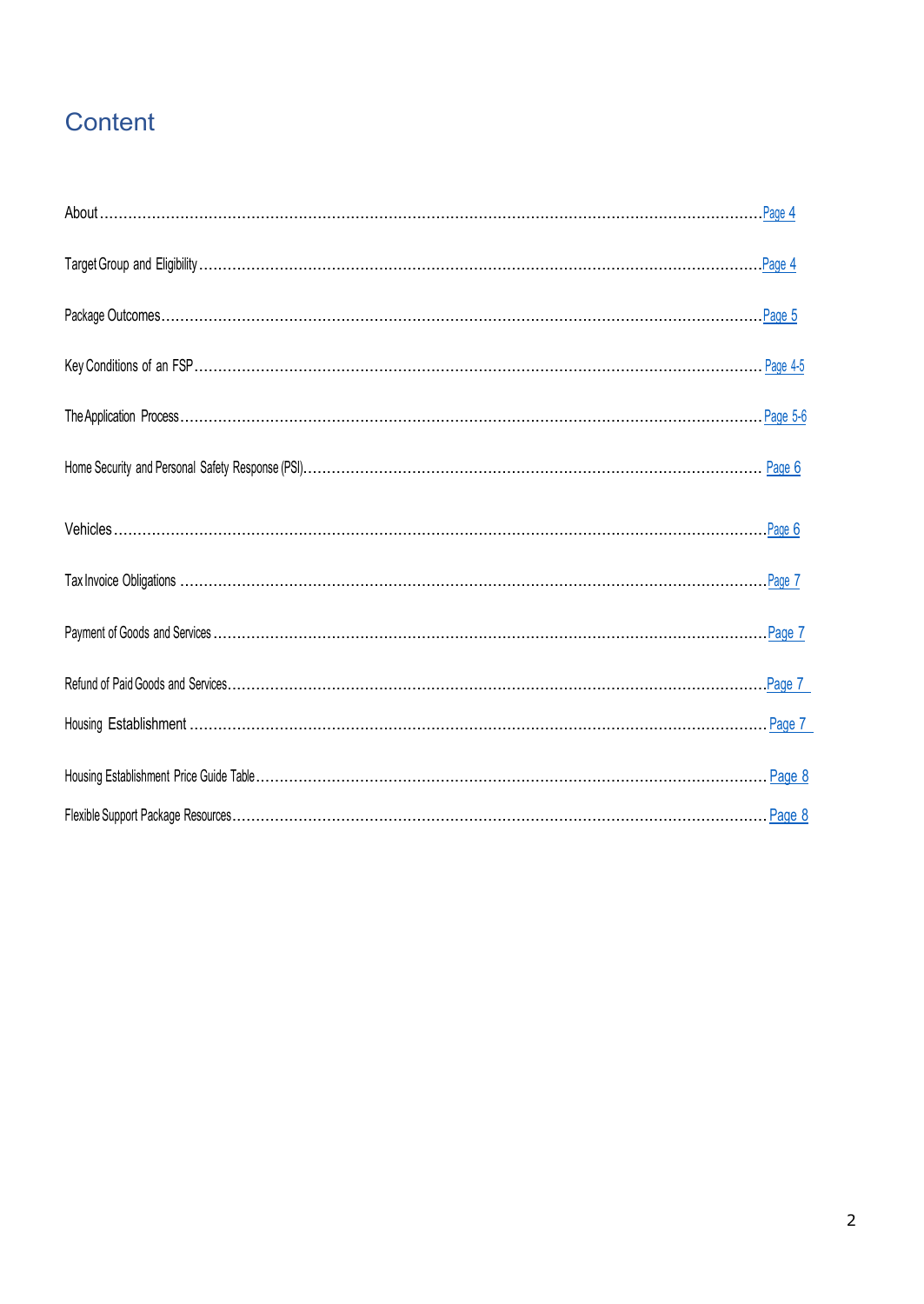# <span id="page-2-0"></span>About

Flexible Support Packages (FSP) deliver a personalised and holistic response to support victim- survivors of family violence and adolescents who use family violence to access support, move out of crisis, stabilise and improve safety, well-being and independence. Individualised packages of up to \$10,000 are available to victim-survivors of family violence, with the average package being \$3400. A \$10,000 package will only be considered in extreme circumstances (e.g. RAMP, multiple dependents, etc.).

# <span id="page-2-1"></span>Target Group and Eligibility

#### FSP are targeted to victim-survivors who are:

- Escaping and/or have experienced family violence
- Planning to leave an abusive situation or have the perpetrator removed from the home with appropriate legal sanctions in place

#### And

Adolescents who use family violence

#### Priority will be given to victim-survivors who are:

- At highest risk of ongoing family violence
- Are going to have their safety needs and independent living goals reasonably met through an FSP.
- Are experiencing significant financial hardship linked to family violence

#### The Salvation Army is funded to provide FSP to victim-survivors who are:

- Currently residing in the Bayside Peninsula region. *OR*
- Relocating to the Bayside Peninsula region due to family violence. *OR*
- Supported by a Case Manager based in the Bayside Peninsula region

FSP is not accessible to victim-survivors who wish to continue their domestic living arrangements with the perpetrator of abuse. If a victim-survivor returns to a living arrangement with the perpetrator, access to the FSP funding will cease and the package will be closed.

#### Exceptions include:

- Victim survivors who live with adolescents who use family violence
- Aboriginal victim survivors who choose to remain with a perpetrator of family violence.
- ACCOs may approve applications that do not meet the standard eligibility criteria in accordance with a culturally safe assessment of the package as outlined by Family Safety Victoria's Guidelines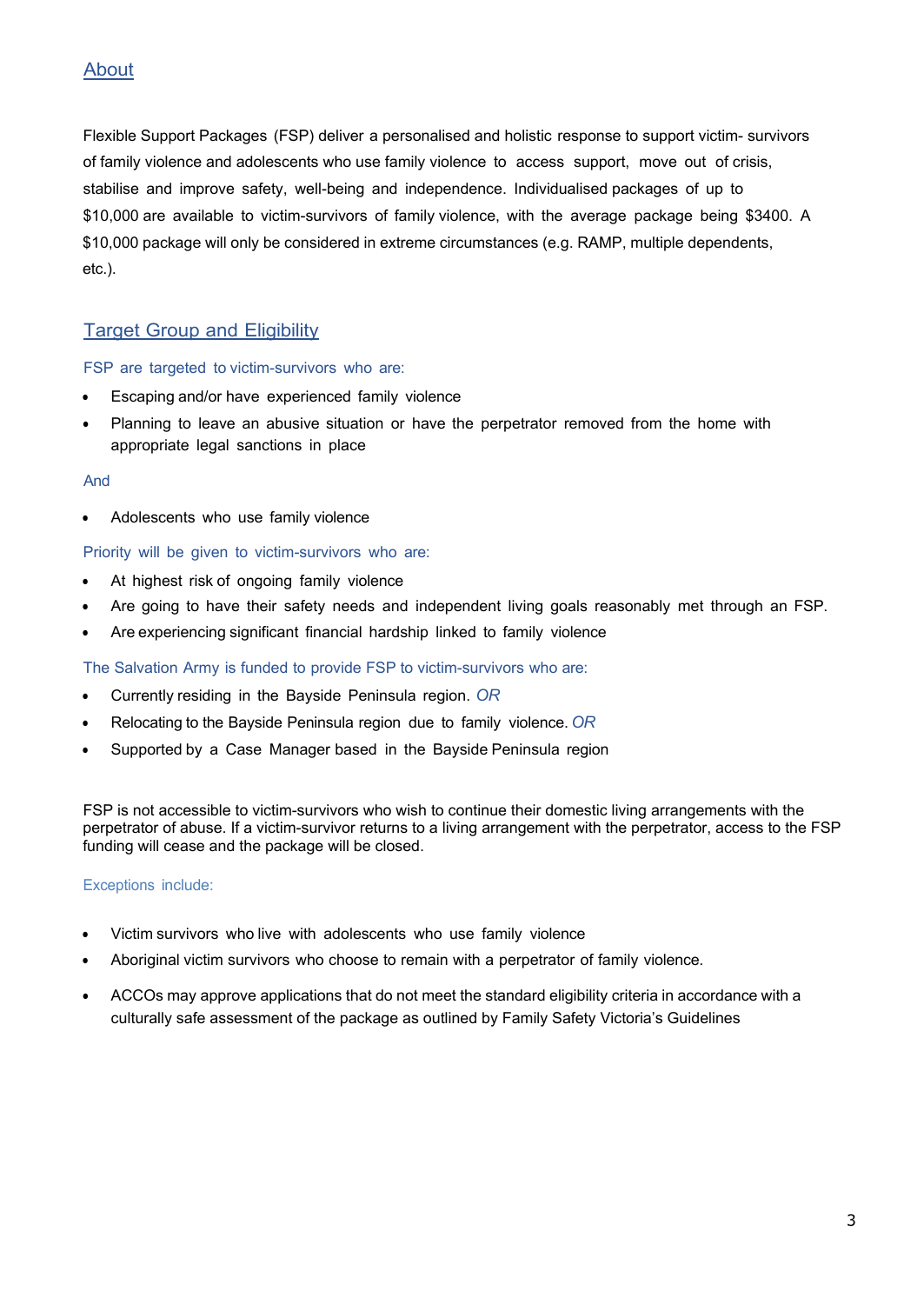# Package Outcomes

- All requests must be linked to goals and support needs identified by the victim-survivor and Case Manager
- Represent the most cost-effective, timely, and appropriate response
- Reflect a culturally appropriate service response for victim-survivors of all backgrounds. Including victim- survivors who identify as Aboriginal or Torre Strait Islander, have disabilities, are from culturally and linguistically diverse backgrounds, identify as LGBTIQ+, and who are from any age group.
- Be clearly linked to one of the following outcome areas:

#### Safety and Security

- Freedom from abuse and violence (e.g. security measures, personal safety devices, locks via a [PSI r](https://southsafe.com.au/detailed-service-information-for-workers/personal-safety-initiative/)esponse
- Suitable and stable housing (e.g. property repairs, relocation costs, whitegoods, housing establishment and utility costs)
- Rental payment, rental arrears, mortgage costs (PRAP funding to be explored first).

#### Capabilities to Participate

- Participation in learning and education for adult / child (e.g. course fees, TAFE, books, equipment, kinder/childcare, school/education, English lessons)
- Participation in the workforce (e.g. travel costs, uniforms, tools, training)
- Financial security and independence (e.g. payment of utility bills, phone)
- Legal and court costs

#### Health and Wellbeing

• Support for physical and mental health and wellbeing for adult and/or children (e.g. medical and pharmaceutical costs not covered by Medicare or PBS, disability aids, counselling).

#### Connection to Culture and Community

- Support for social engagement (e.g. car repairs, driving lessons, travel cards).
- Connection with culture and identity for adults and/or children (e.g. participation in social /cultural / community / sporting activities).

# Key Conditions of an FSP Application

- Referring agency must provide ongoing support, perform risk assessment in line with MARAM, and safety planning for the duration of the FSP provision
- Have had an Intermediate or Comprehensive MARAM risk assessment and safety plan recently completed\*
	- o \**Recency in this context should be either a time of two weeks or if a new incident of family violence has occurred, whichever is most recent*. FSV FSP Guidelines October 2021.
- A child may receive an individual FSP as the primary applicant that links requests to their own case management/support plan and if there are no other support needs identified for the family. In all other cases, an FSP must apply a family unitlens and address the needs of any dependent children where the parent / caregiver is the primary applicant.
- FSP cannot be used for illegal activity, gambling, free or subsidised services readily available in the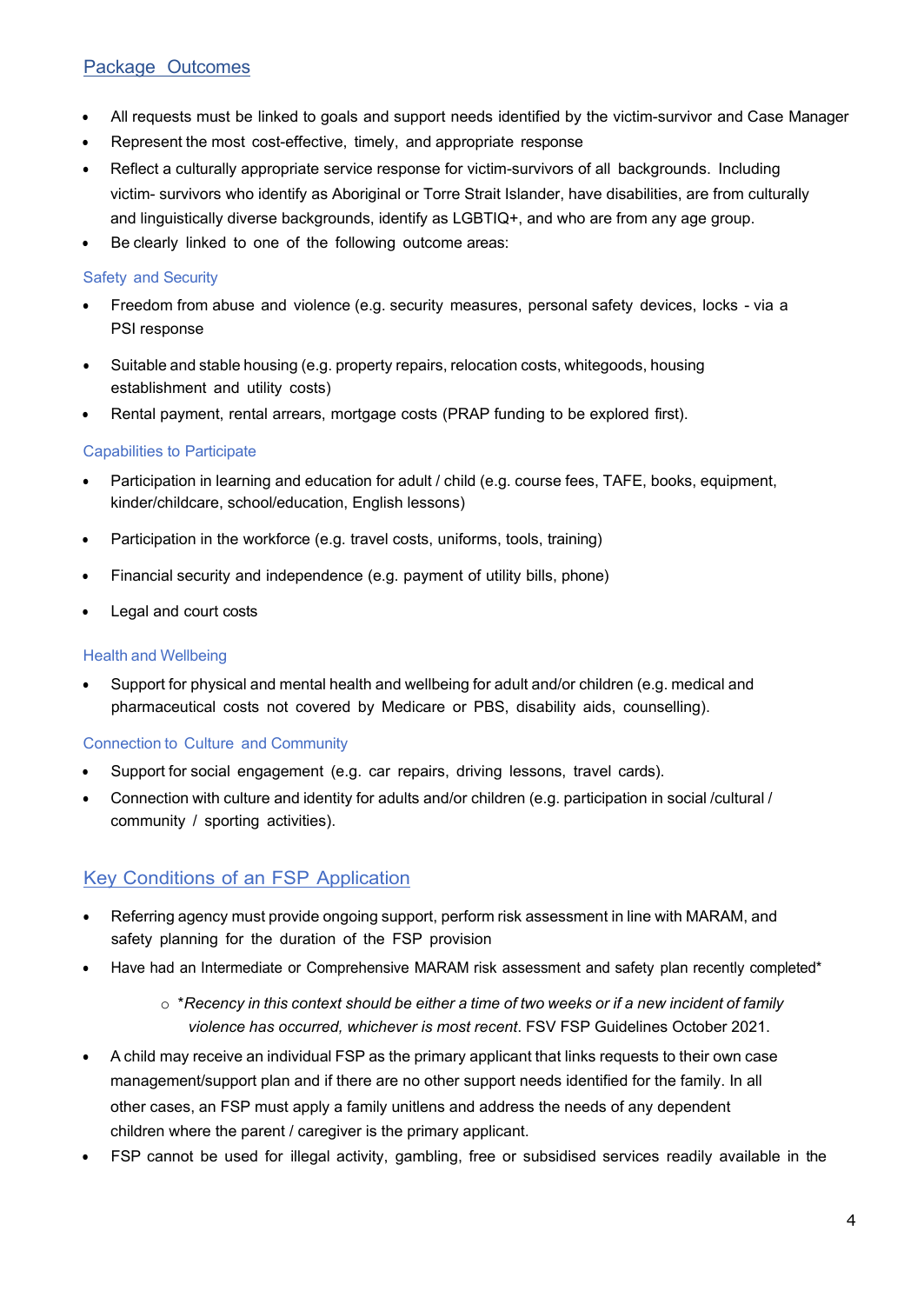community, or products or services not identified in the case plan.

- FSP should not be used to replace or duplicate supports that are readily available through other funding sources, including other Local, State and Commonwealth programs
- If the victim-survivor has significant debts, evidence is required to demonstrate that support has been provided and debts have been consolidated by a Financial Counsellor. The payment of debts will not be considered if they are not held in the victim-survivor's name.
- FSP has no responsibility nor liability for the ongoing costs associated with goods or services. After approval of an FSP, the victim-survivor is responsible for all ongoing costs associated with goods and services.
- One FSP is available for victim-survivors per support period. This does not preclude victim-survivors from receiving a subsequent package for future presentations, provided the FSP application demonstrates a change in family violence circumstances.
- FSP cannot reimburse victim-survivors under any circumstances
- For approved housing establishment items, FSP issue digital and physical gift cards. It is the responsibility of the case manager/victim survivor to manage and complete the purchase.
- For professional counselling and wellbeing support, Brokerage will approve up to 12 sessions
- <span id="page-4-0"></span>• For social and sporting activities, Brokerage will approve a maximum of one school term in advance

### The Application Process

#### Application

• Case Manager submits an online application via the FSP Portal and uploads supporting documentation to evidence the cost of each item; additional information may be requested to support asks in the application (I.e.: vehicle)

#### **Assessment**

- Brokerage team screens the online application for completeness, and request missing and or additional information deemed necessary to commence formal assessment
- Secondary consultation is necessary to understand clients' situation for the purpose of eligibility and assessment. Confidential client information will not be shared during secondary consultations unless client consent has been provided
- Approval or decline of each item in the application is based on whether the request meets the FSP state-wide guidelines

#### **Outcome**

- Brokerage team will generate and send an automated application Outcome, inclusive of actions to source compliant tax invoices
- Case Manager is to complete all actions within a one month (non-PSI requests) or 6 weeks (maximum) for PSI requests. Brokerage is to be kept informed of delays at all times.

#### Appeal

- Team Leader who submitted the FSP application must also submit the appeal (with a rationale) to [fspapplications@salvationarmy.org.au. B](mailto:fspapplications@salvationarmy.org.au)rokerage will not accept an appeal from a case manager or victimsurvivor.
- All appeals will be independently assessed by an external Manager from a partner agency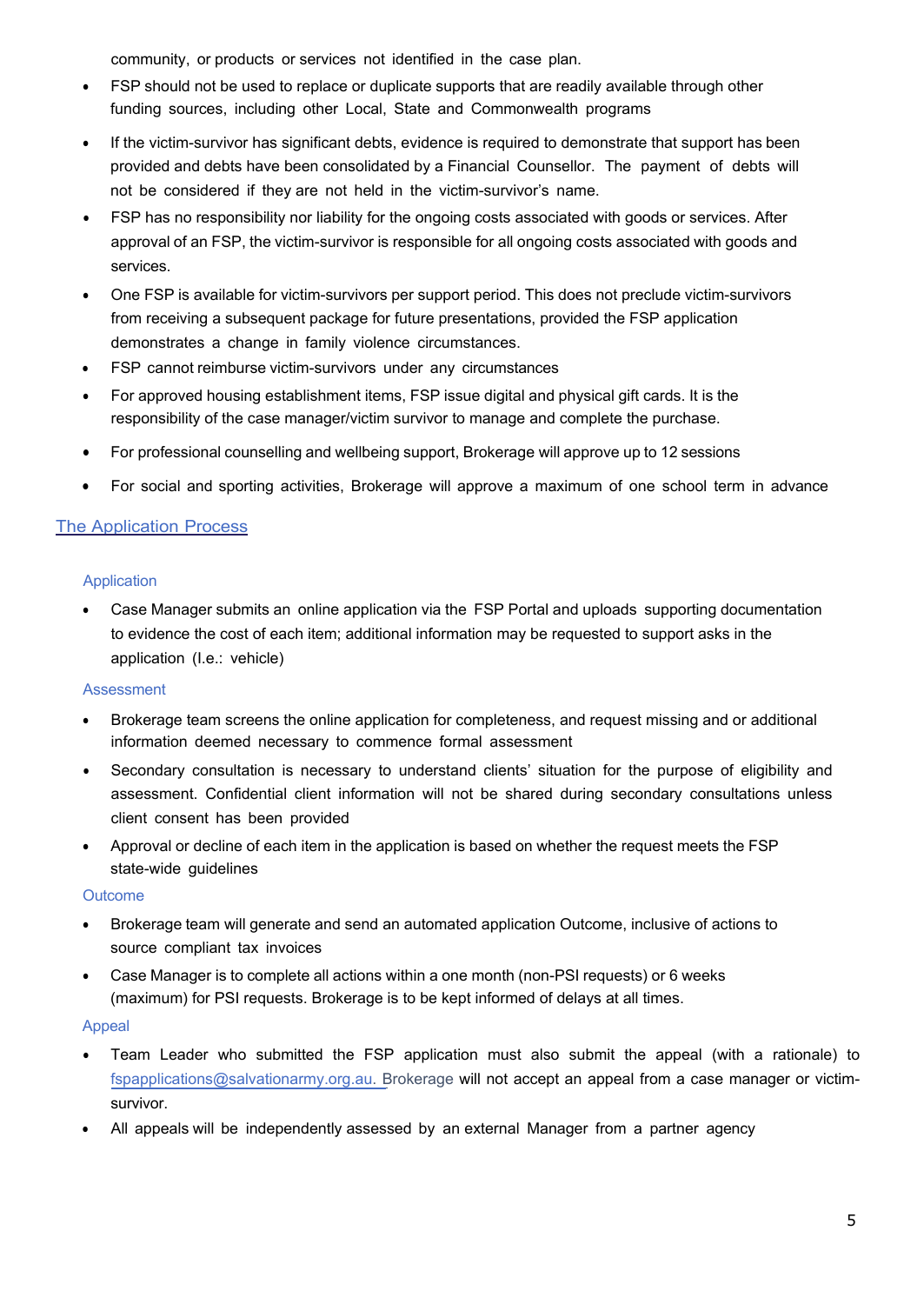#### **Closure**

• Brokerage team will generate and send an automated Closure to the Case Manager before officially closing the brokerage support period

#### <span id="page-5-0"></span>Home Security Measures and Personal Safety Initiative (PSI)

- A consult with the **Personal Safety Initiative** Coordinator must occur if Flexible Support Package funding is being sought for any home security measures (other than *immediate* measures to secure the home, such as lock changes and repairs to broken windows/doors).
- For PSI information refer to [Personal](https://southsafe.com.au/detailed-service-information-for-workers/personal-safety-initiative/) Safety Initiative

#### <span id="page-5-1"></span>**Vehicles**

Vehicles will only be approved in exceptional circumstances. Assessment will be based on level of risk, vulnerability and capability to sustain for the long term. A request for a vehicle is assessed in accordance with FSP state-wide guidelines and attracts additional checks and terms and conditions.

#### To support the assessment the Case Manager must;

- Upload a copy of the victim survivor's current and valid Driver's licence
- Must disclose outstanding penalties or warrants which may impact driving and ownership of a vehicle
- Provide full disclosure of debt
- Upload a letter from a Financial Counsellor addressing ability to afford and sustain the cost of the vehicle

#### Other obligations and conditions:

- The vehicle must be purchased through a licenced second-hand car dealer with an active ABN. FSP will not consider private sale purchases.
- The make, model, year, and odometer reading of the vehicle must be provided
- RACV check will be performed
- The contract of sale must include a statutory warranty where applicable [Consumer](https://www.consumer.vic.gov.au/cars/buying-a-used-car/warranties) Affairs Vic
- Provide a compliant tax invoice for the sale price, with stamp duty component itemised
- Vehicle registration is to be in the applicant's name
- Minimum of twelve months comprehensive vehicle insurance must be evidenced
- FSP will not consider a request to upgrade a vehicle due to change of mind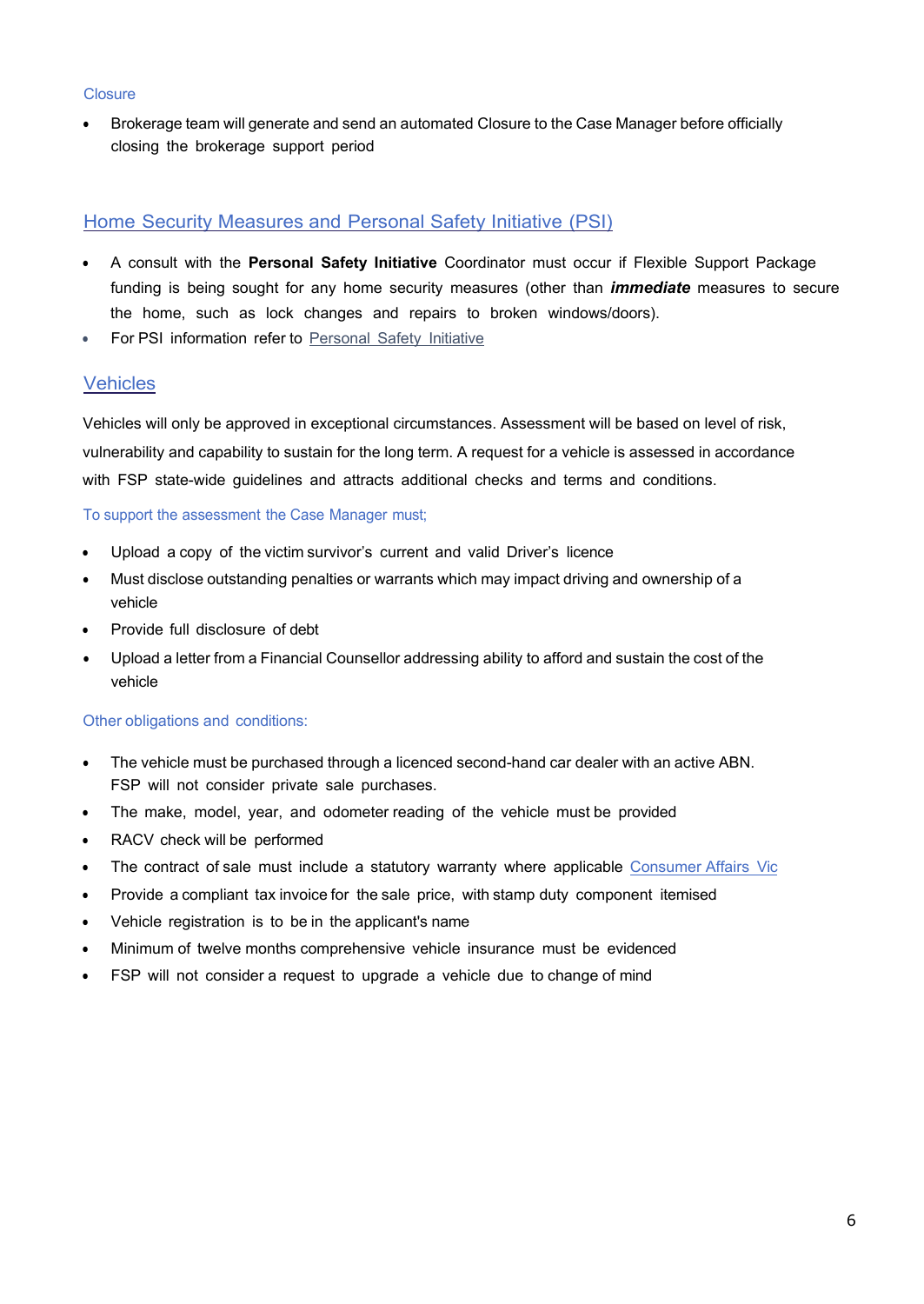# <span id="page-6-0"></span>Quotation and Tax Invoice Obligations

Quotations and tax invoices must be in the name of The Salvation Army. For tax invoices, the Brokerage team will not facilitate a payment to a supplier unless the following compliancy requirements are met.

Tax invoices must include:

- The words "Tax Invoice"
- Supplier Australian Business Number (ABN)
- Business full address, phone number and email
- Bank account name, BSB and account number
- Itemised cost of goods and services (stamp duty shown separately)
- GST amount, where applicable
- Tax invoices must be made out to The Salvation Army, 30 Punt Road, WINDSOR. VIC. 3181

# <span id="page-6-1"></span>Payment of Goods and Services

• Payment of a tax invoice is made by EFT in accordance with supplier terms. However, if a firsttime supplier needs to be verified and set up by The Salvation Army Finance team, delays may occur.

# <span id="page-6-2"></span>Refunds Due to Change of Mind or Cancellation of Paid Goods and Services

• All refunds relating to paid goods and services will be paid to The Salvation Army, not the victimsurvivor

# <span id="page-6-3"></span>Housing Establishment Price Guide

Brokerage suppliers of housing establishment items are [JB](https://www.jbhifi.com.au/) HI FI, Fantastic [Furniture , D](https://www.fantasticfurniture.com.au/)irect Link [Furniture,](https://southsafe.com.au/funding/flexible-support-packages/) [Coles Group](https://www.giftcards.com.au/) an[dWoolworths - Big W](https://www.bigw.com.au/) .

- Brokerage Programs reserves the right to change and use alternate suppliers where supply is negatively impacted (I.e.: COVID-19 impacting physical vouchers)
- All suppliers except for Fantastic Furniture and Direct Link Furniture we issue **digital** gift cards by email to the case manager. For Fantastic Furniture, **physical** gift cards are sent direct to the Applicant Agency byRegistered Post.
- It is the responsibility of the case manager to check suppliers' terms and conditions before ordering a gift card, such as where and how the gift card can be used (I.e.: Fantastic Furniture vouchers can only be used for instore purchases)
- You must submit a copy of the online shopping cart inclusive of delivery to evidence the cost of furniture, whitegoods, electrical and all other housing establishment items in an application
- Direct Link Furniture operate on a tax invoice model (Quote and tax invoice made out to The Salvation Army are required). Click [Direct Link Furniture on South](https://southsafe.com.au/funding/flexible-support-packages/) Safe